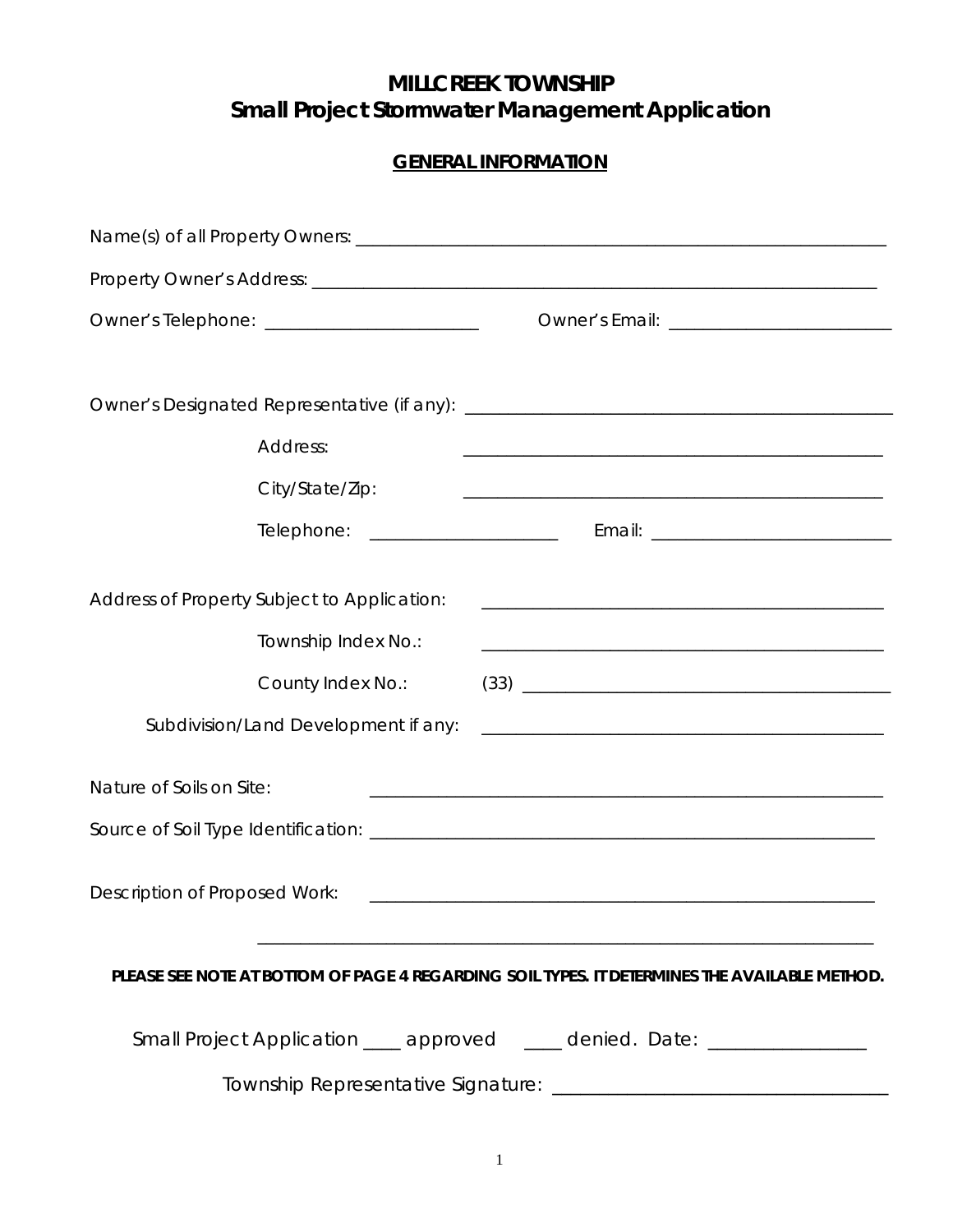# **MILLCREEK TOWNSHIP Small Project Stormwater Management Application**

Under Millcreek Township's Stormwater Management Ordinance, a stormwater management plan is required whenever more than 1,500 square feet of impervious surface are proposed. Impervious surfaces are areas that prevent the infiltration of water into the ground and shall include, but not be limited to, roofs, patios, garages, storage sheds and similar structures, and any new streets or sidewalks.

| To Calculate Impervious Surfaces Please Complete This Table    |                  |   |                 |                   |                                    |
|----------------------------------------------------------------|------------------|---|-----------------|-------------------|------------------------------------|
| Surface Type                                                   | Length<br>(feet) | X | Width<br>(feet) | $=$               | <b>Proposed Impervious</b><br>Area |
| <b>Building</b>                                                |                  | X |                 | $=$               |                                    |
| (area per downspout)                                           |                  | X |                 | $\qquad \qquad =$ |                                    |
|                                                                |                  | X |                 | $=$               |                                    |
|                                                                |                  | X |                 | $=$               |                                    |
| Driveway                                                       |                  | X |                 | $\qquad \qquad =$ |                                    |
|                                                                |                  | X |                 | $=$               |                                    |
|                                                                |                  | X |                 | $=$               |                                    |
| Parking Areas                                                  |                  | X |                 | $=$               |                                    |
|                                                                |                  | X |                 | $=$               |                                    |
|                                                                |                  | X |                 | $=$               |                                    |
| Patios/Walks                                                   |                  | X |                 | $=$               |                                    |
|                                                                |                  | X |                 | $=$               |                                    |
|                                                                |                  | X |                 | $=$               |                                    |
|                                                                |                  | X |                 | $=$               |                                    |
| Other                                                          |                  | X |                 | $=$               |                                    |
|                                                                |                  | X |                 | $=$               |                                    |
|                                                                |                  | X |                 | $=$               |                                    |
| Total Impervious Surface Area to be managed (sum of all areas) |                  |   |                 |                   |                                    |

### **If the Total Impervious Surface Area is LESS THAN 1,500 Square Feet, please read, acknowledge and sign below. If the Total Impervious Surface Area EXCEEDS 1,500 Square Feet, complete the remainder of the Application.**

Based Upon the information you have provided a *Stormwater Management Plan IS NOT required* for this regulated activity. Millcreek Township may request additional information and/or stormwater management for any reason.

The undersigned Owner acknowledges that submission of inaccurate information and/or failure to comply with the authorized activity may result in a stop work order or permit revocation. I declare that I am the owner of the subject property. I certify that the information provided is accurate and grant to employees of Millcreek Township access to the subject property for review and inspection as may be required. I further certify that all owners of this Property acknowledge those obligations set forth in Sections 3.01.5, 3.01.6, 3.03.2, 3.03.3, 3.04 and 6.02.1 of the Stormwater Management Ordinance and that the Regulated Activity shall comply with these regulations.

**Date:**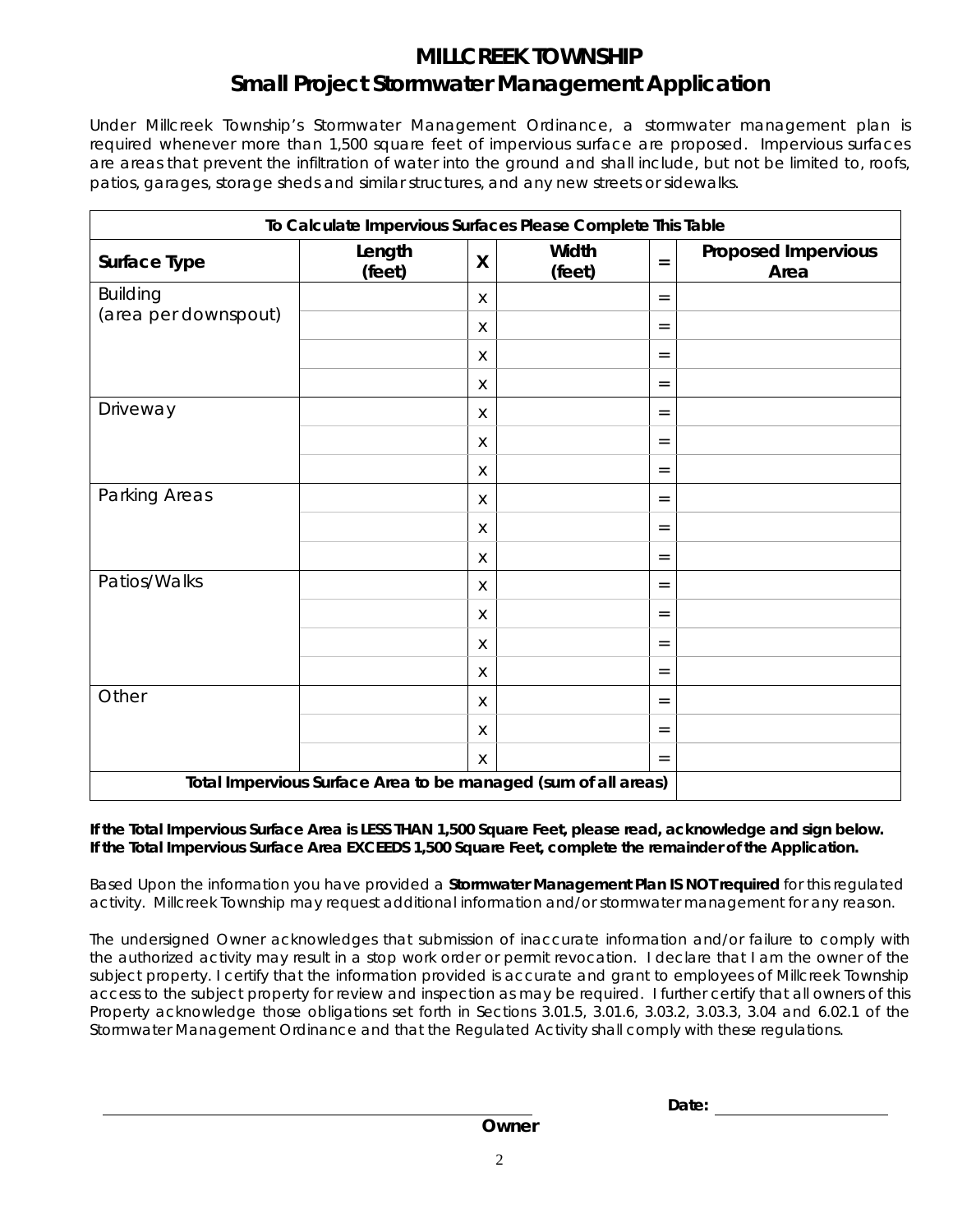## **CREDITS**

#### **Credit 1: DISCONNECTION OF IMPERVIOUS AREA**

When runoff from impervious areas is directed to a pervious area that allows for infiltration, filtration, and increased time of concentration, all or parts of the impervious areas may qualify as Disconnected Impervious Area (DIA). Using the criteria below, determine the portion of the impervious area that can be excluded from the calculation of total impervious area.

**Criteria:** An impervious area is considered to be completely or partially disconnected if it meets the requirements listed below

- rooftop area draining to a downspout is ≤500 sf
- paved area draining to a discharge is  $\leq 1,000$  sf
- flow path of paved impervious area is not more than 75'
- soil at discharge is not designated as hydrologic soil group "D"
- flow path at discharge area has a positive slope of  $\leq 5\%$
- gravel strip or other spreading device is required at paved discharges.

\* Flow path cannot include impervious surfaces and must be at least 15 feet from any impervious surfaces.

| Calculate DIA Credit & Required Capture Volume |                                                             |              |                                |                   |                                            |        |   |                   |                                                     |
|------------------------------------------------|-------------------------------------------------------------|--------------|--------------------------------|-------------------|--------------------------------------------|--------|---|-------------------|-----------------------------------------------------|
| Surface Type                                   | Proposed<br><b>Impervious Area</b><br>(from previous sheet) | X            | <b>DIA</b><br>Credit<br>Factor | $=$               | <b>Impervious</b><br>Area to be<br>Managed | $\div$ |   | $=$               | Required<br>Capture<br>Volume<br>(ft <sup>3</sup> ) |
| <b>Building</b>                                |                                                             | $\sf X$      |                                | $=$               |                                            | $\div$ | 6 | $=$               |                                                     |
| (area per<br>downspout)                        |                                                             | $\mathsf X$  |                                | $=$               |                                            | ÷      | 6 | $=$               |                                                     |
|                                                |                                                             | X            |                                | $=$               |                                            | $\div$ | 6 | $=$               |                                                     |
|                                                |                                                             | $\mathsf X$  |                                | $\qquad \qquad =$ |                                            | $\div$ | 6 | $=$               |                                                     |
| Driveway                                       |                                                             | Χ            |                                | $=$               |                                            | $\div$ | 6 | $=$               |                                                     |
|                                                |                                                             | X            |                                | $\qquad \qquad =$ |                                            | ÷      | 6 | $=$               |                                                     |
|                                                |                                                             | $\mathsf X$  |                                | $=$               |                                            | ÷      | 6 | $=$               |                                                     |
| Parking Areas                                  |                                                             | X            |                                | $=$               |                                            | $\div$ | 6 | $=$               |                                                     |
|                                                |                                                             | X            |                                | $=$               |                                            | $\div$ | 6 | $=$               |                                                     |
|                                                |                                                             | $\mathsf{X}$ |                                | $=$               |                                            | $\div$ | 6 | $=$               |                                                     |
| Patios/Walks                                   |                                                             | X            |                                | $=$               |                                            | ÷      | 6 | $=$               |                                                     |
|                                                |                                                             | X            |                                | $=$               |                                            | $\div$ | 6 | $=$               |                                                     |
|                                                |                                                             | X            |                                | $\qquad \qquad =$ |                                            | $\div$ | 6 | $\qquad \qquad =$ |                                                     |
|                                                |                                                             | X            |                                | $=$               |                                            | ÷      | 6 | $=$               |                                                     |
| Other                                          |                                                             | X            |                                | $\qquad \qquad =$ |                                            | ÷      | 6 | $=$               |                                                     |
|                                                |                                                             | X            |                                | $=$               |                                            | ÷      | 6 | $=$               |                                                     |
|                                                |                                                             | Χ            |                                | $=$               |                                            | ÷      | 6 | $=$               |                                                     |

**Total Req'd Capture Volume**

| Length of<br><b>Pervious Flow</b><br>Path from | DIA<br>Credit<br>Factor |  |  |  |
|------------------------------------------------|-------------------------|--|--|--|
| discharge point *<br>(ft)                      |                         |  |  |  |
| $0 - 14$                                       | 1.0                     |  |  |  |
| $15 - 29$                                      | 0.8                     |  |  |  |
| $30 - 44$                                      | 0.6                     |  |  |  |
| $45 - 59$                                      | 0.4                     |  |  |  |
| $60 - 74$                                      | 0.2                     |  |  |  |
| 75 or more                                     |                         |  |  |  |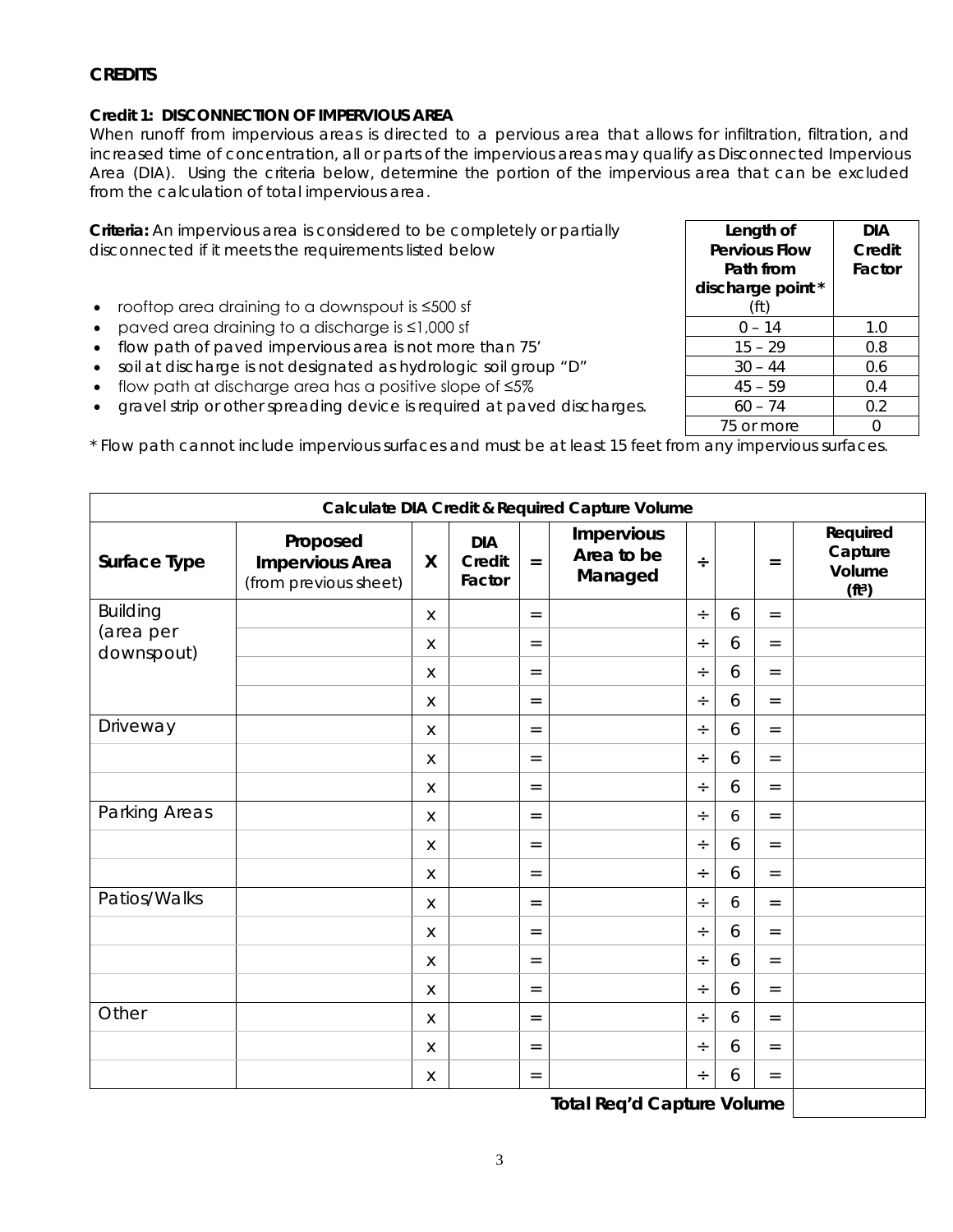### **Credit 2: TREE PLANTING**

Perhaps the best BMP is a tree as they intercept rainfall, increase evapotranspiration and increase time of concentration. A portion of the required capture volume can be reduced provided the criteria are met.

#### **CREDITS**

| <b>Deciduous Trees</b>             | Evergreen Trees                     |  |  |  |
|------------------------------------|-------------------------------------|--|--|--|
| 6 ft <sup>3</sup> per tree planted | 10 ft <sup>3</sup> per tree planted |  |  |  |

#### **Criteria**

To receive credit for planting trees, the following must be met:

- Trees must be native species (see below), minimum 1" caliper tree and 3 feet tall shrub (min).
- Trees shall be adequately protected during construction.
- Trees shall be maintained until redevelopment occurs.
- No more than 25% of the required capture volume can be mitigated through the use of trees.
- Dead trees shall be replaced within 12 months.
- Non-native species are not applicable.



#### **Sizing of BMP**



Enter the volumes into the **Small Project SWM Plan Worksheet** on the next sheet.

### **Native Species Trees (Common Name)**

| - Blackgum<br>- Cucumber magnolia<br>- Hophornbeam<br>- Maple, (sugar, red or silver)<br>- Pine, (pitch or eastern white)<br>- Ironwood<br>- Hickory, sweet pignut or shag-bark<br>- Sycamore, American<br>- Cotton-wood, eastern<br>- Aspen, big-tooth or quaking | - Oak, (white, swamp white, scarlet, pin, red, black)<br>- Dogwood (silky or red osier)<br>- Tuliptree<br>- Willow, black<br>- Chokeberry (red or black)<br>- Basswood, American<br>- Serviceberry, (downy or shadbush)<br>- Elderberry<br>- Witch hazel<br>- Mountain laurel |
|--------------------------------------------------------------------------------------------------------------------------------------------------------------------------------------------------------------------------------------------------------------------|-------------------------------------------------------------------------------------------------------------------------------------------------------------------------------------------------------------------------------------------------------------------------------|
| - Cherry, black                                                                                                                                                                                                                                                    |                                                                                                                                                                                                                                                                               |
|                                                                                                                                                                                                                                                                    |                                                                                                                                                                                                                                                                               |

**PLEASE NOTE: THIS SMALL PROJECTS SWM METHOD IS AVAILABLE ONLY IF ALL SOILS ON THE SITE ARE TYPE(S) A, B AND C. IF ANY TYPE D SOIL EXISTS ON THE SITE, YOU MUST USE THE SIMPLIFIED METHOD – SEE APPENDIX C IN THE STORMWATER MANAGEMENT ORDINANCE.**